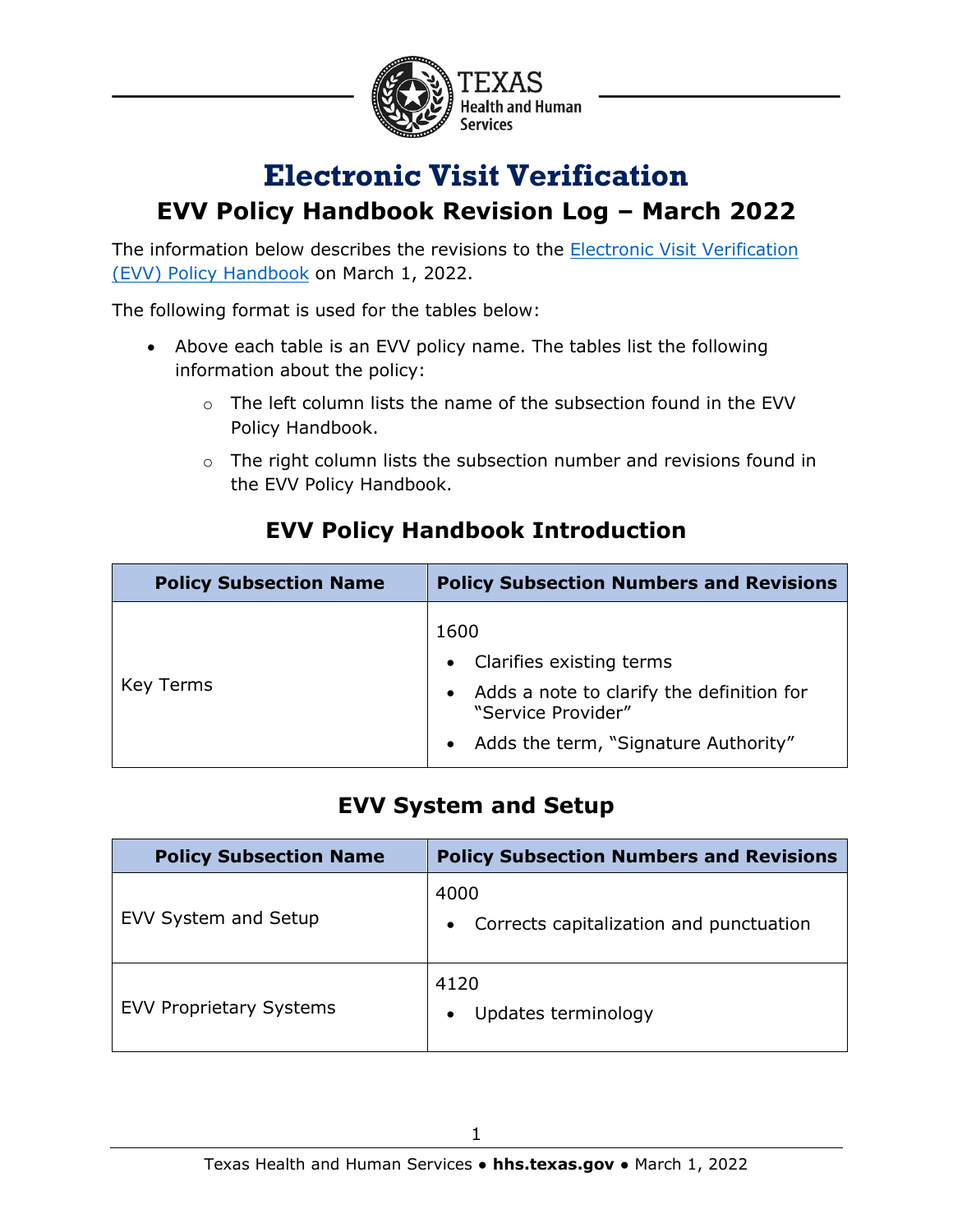

### **EVV System and Setup –** *Cont.*

| <b>Policy Subsection Name</b>                                           | <b>Policy Subsection Numbers and Revisions</b>                                                                                                                 |
|-------------------------------------------------------------------------|----------------------------------------------------------------------------------------------------------------------------------------------------------------|
| Select an EVV System                                                    | 4130<br>Updates terminology<br>Aligns content with the new EVV<br>Proprietary System Onboarding Process                                                        |
| <b>EVV Training</b>                                                     | 4200<br>Clarifies the importance of a Consumer<br>Directed Services (CDS) employer<br>completing trainings                                                     |
| EVV Training Requirements for<br><b>FMSAs</b>                           | 4220<br>Clarifies that a Financial Management<br>Services Agency (FMSA) may request<br>training records from their CDS employer                                |
| <b>EVV Training Requirements for</b><br><b>CDS Employers</b>            | 4230<br>Clarifies that the overview of EVV system<br>training must cover key elements for<br>option 3 on Form 1722                                             |
| <b>Training Requirements for Service</b><br>Providers and CDS Employees | 4240<br>Adds the title and web link to Form 1732                                                                                                               |
| Data Collection                                                         | 4400<br>Adds the term, "geolocation"                                                                                                                           |
| <b>Service Authorizations</b>                                           | 4500<br>Updates content to reflect the changes<br>made within the Home and Community-<br>based Services (HCS) and Texas Home<br>Living (TxHmL) Waiver programs |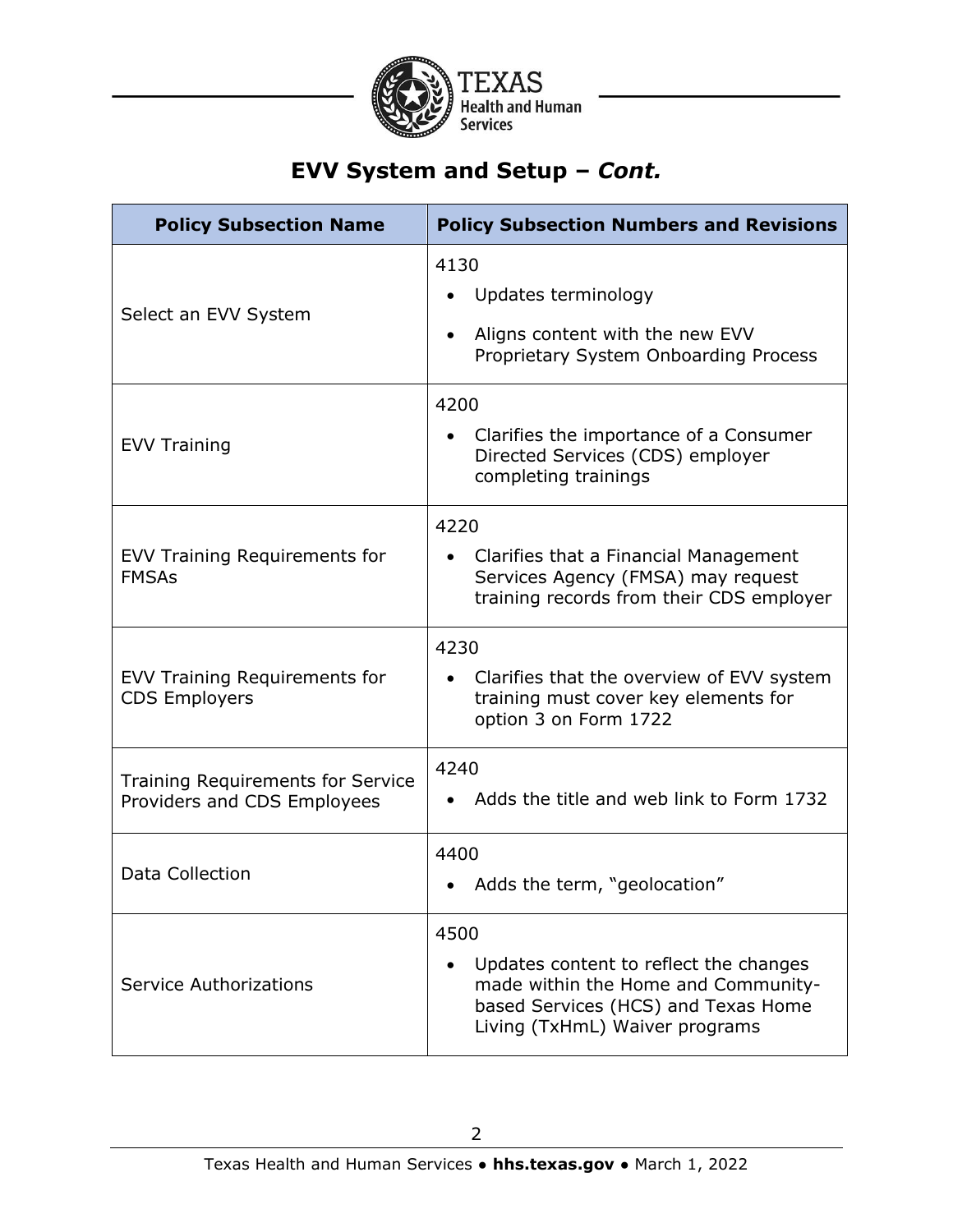

### **EVV System and Setup –** *Cont.*

| <b>Policy Subsection Numbers and Revisions</b>                                                                                                                       |
|----------------------------------------------------------------------------------------------------------------------------------------------------------------------|
| 4710                                                                                                                                                                 |
| Adds a reference to the EVV System<br>$\bullet$<br>Transfer Process and the Texas Medicaid<br>and Healthcare Partnership (TMHP) EVV<br>Data Transfer Reference Guide |
| Updates the EVV system transfer process<br>$\bullet$<br>for both a vendor in the state vendor pool<br>or a proprietary system                                        |
| 4720<br>Updates the EVV system transfer process<br>$\bullet$<br>by providing more steps and time frames                                                              |
|                                                                                                                                                                      |

#### **EVV Proprietary System**

| <b>Policy Subsection Name</b>                              | <b>Policy Subsection Numbers and Revisions</b>                                                                                                                                                                                                                          |
|------------------------------------------------------------|-------------------------------------------------------------------------------------------------------------------------------------------------------------------------------------------------------------------------------------------------------------------------|
| <b>EVV Proprietary System</b>                              | 5000<br>Aligns content with the new EVV<br>Proprietary System Onboarding Process<br>o Introduces the Proprietary System<br>Operator (PSO) Request Packet<br>$\circ$ Explains Path 1 and 2 to become an<br><b>EVV PSO</b><br>Adds expectations of the EVV PSO<br>$\circ$ |
| EVV Proprietary System Operator<br>Responsibilities        | 5030<br>Updates terminology to align with the<br>new EVV Proprietary System Onboarding<br>Process                                                                                                                                                                       |
| <b>EVV Proprietary System</b><br><b>Onboarding Process</b> | 5040<br>Updates terminology to align with the<br>٠<br>new EVV Proprietary System Onboarding<br>Process                                                                                                                                                                  |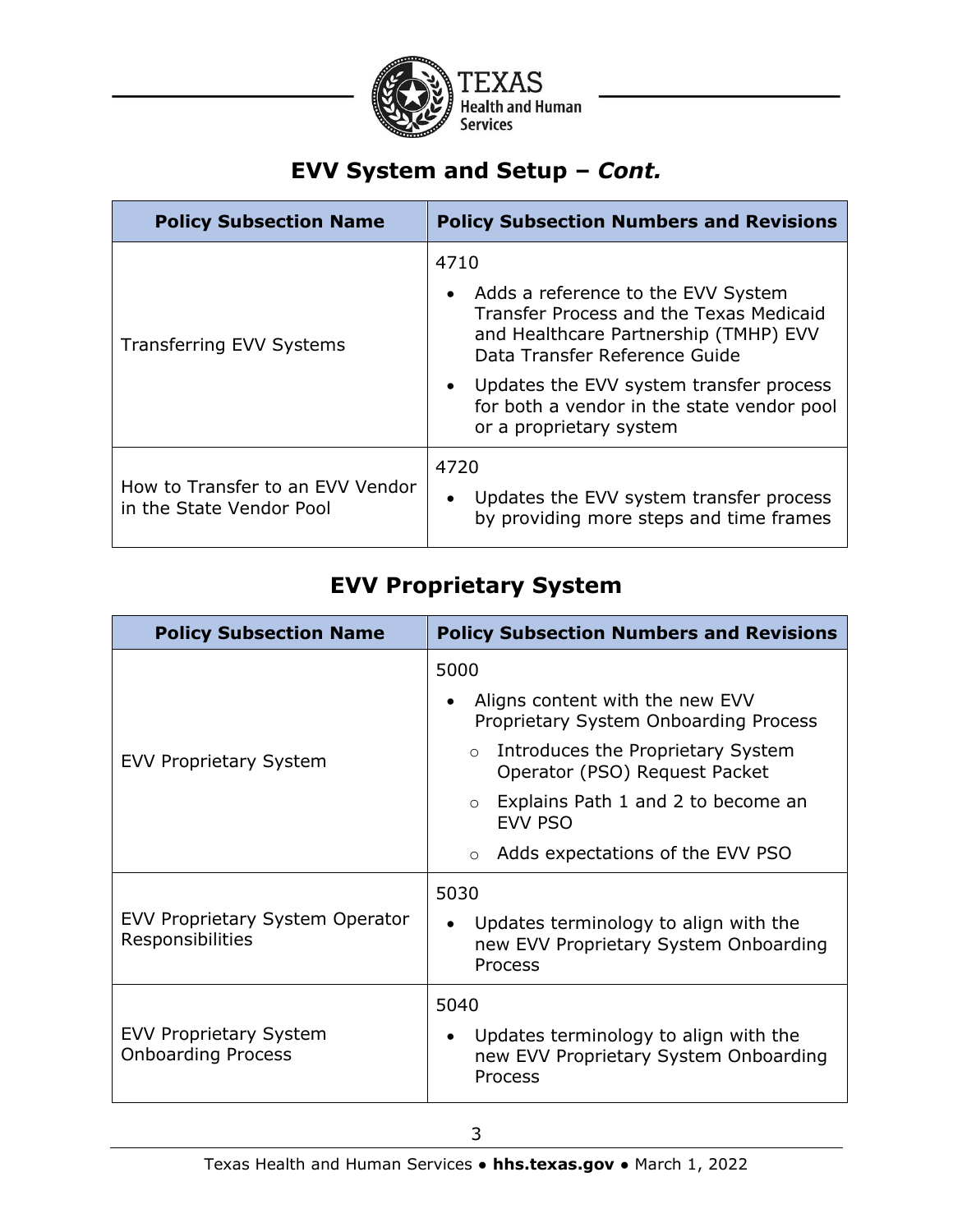

### **EVV Proprietary System –** *Cont.*

| <b>Policy Subsection Name</b>                                        | <b>Policy Subsection Numbers and Revisions</b>                                                                                                                                                                                                                                                      |
|----------------------------------------------------------------------|-----------------------------------------------------------------------------------------------------------------------------------------------------------------------------------------------------------------------------------------------------------------------------------------------------|
| <b>EVV Proprietary System</b><br><b>Operational Readiness Review</b> | 5050<br>Aligns content with the new EVV<br>Proprietary System Onboarding Process<br>Add "Operational" in the title<br>$\circ$<br>Explains HHSC standards for the<br>$\circ$<br><b>Operational Readiness Review</b><br>o Explains EVV PSO requirements<br>regarding proprietary system<br>compliance |
| Success or Failure of the<br><b>Operational Readiness Review</b>     | 5060<br>Aligns content with the new EVV<br>Proprietary System Onboarding Process<br>Adds "Operational" in the title<br>$\circ$<br>Explains HHSC business processes<br>$\circ$                                                                                                                       |
| <b>EVV Proprietary System General</b><br>Operations                  | 5070<br>Aligns content with the new EVV<br>Proprietary System Onboarding Process<br>Explains EVV PSO requirements<br>$\circ$<br>regarding manual entry and clock in<br>and clock out methods<br>o Explains HHSC standards about the<br>alternative device<br>Updates terminology<br>$\circ$         |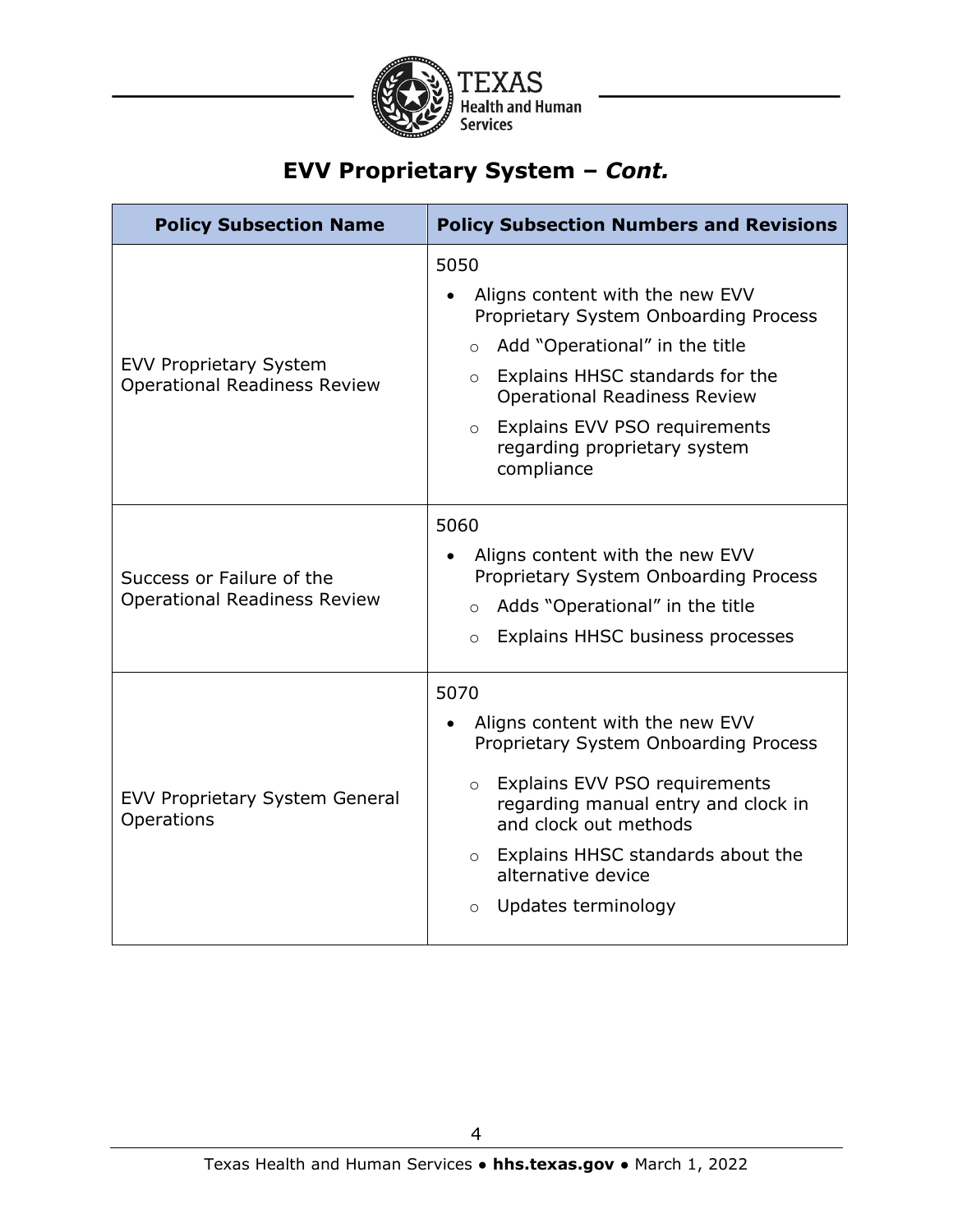

# **EVV Proprietary System –** *Cont.*

| <b>Policy Subsection Name</b>                                  | <b>Policy Subsection Numbers and Revisions</b>                                                                                                                     |
|----------------------------------------------------------------|--------------------------------------------------------------------------------------------------------------------------------------------------------------------|
| Proprietary System Operator<br><b>Compliance Reviews</b>       | 5100<br>Adds "Proprietary System Operator" in<br>the title<br>Updates terminology                                                                                  |
| <b>HHSC Cancellation of EVV</b><br>Proprietary System Approval | 5200<br>Updates terminology<br>Adds the result of an EVV proprietary<br>system being cancelled                                                                     |
| Transferring EVV Systems                                       | 5300<br>Clarifies the EVV system transfer process<br>Updates terminology<br>$\circ$<br>Distinguishes between old and new<br>$\circ$<br>systems                     |
| Proprietary System Fraud, Waste<br>and Abuse                   | 5400<br>Adds "Proprietary System" in the title<br>Updates terminology<br>$\bullet$<br>Adds the result of an EVV Proprietary<br>$\bullet$<br>System being cancelled |

#### **EVV Usage Reviews**

| <b>Policy Subsection Name</b> | <b>Policy Subsection Numbers and Revisions</b>                                                                                                  |
|-------------------------------|-------------------------------------------------------------------------------------------------------------------------------------------------|
| <b>EVV Proprietary System</b> | 10010<br>Updates terminology<br>$\bullet$<br>Updates content regarding the EVV FMSA<br>$\bullet$<br>Usage and EVV CDS Employer Usage<br>Reports |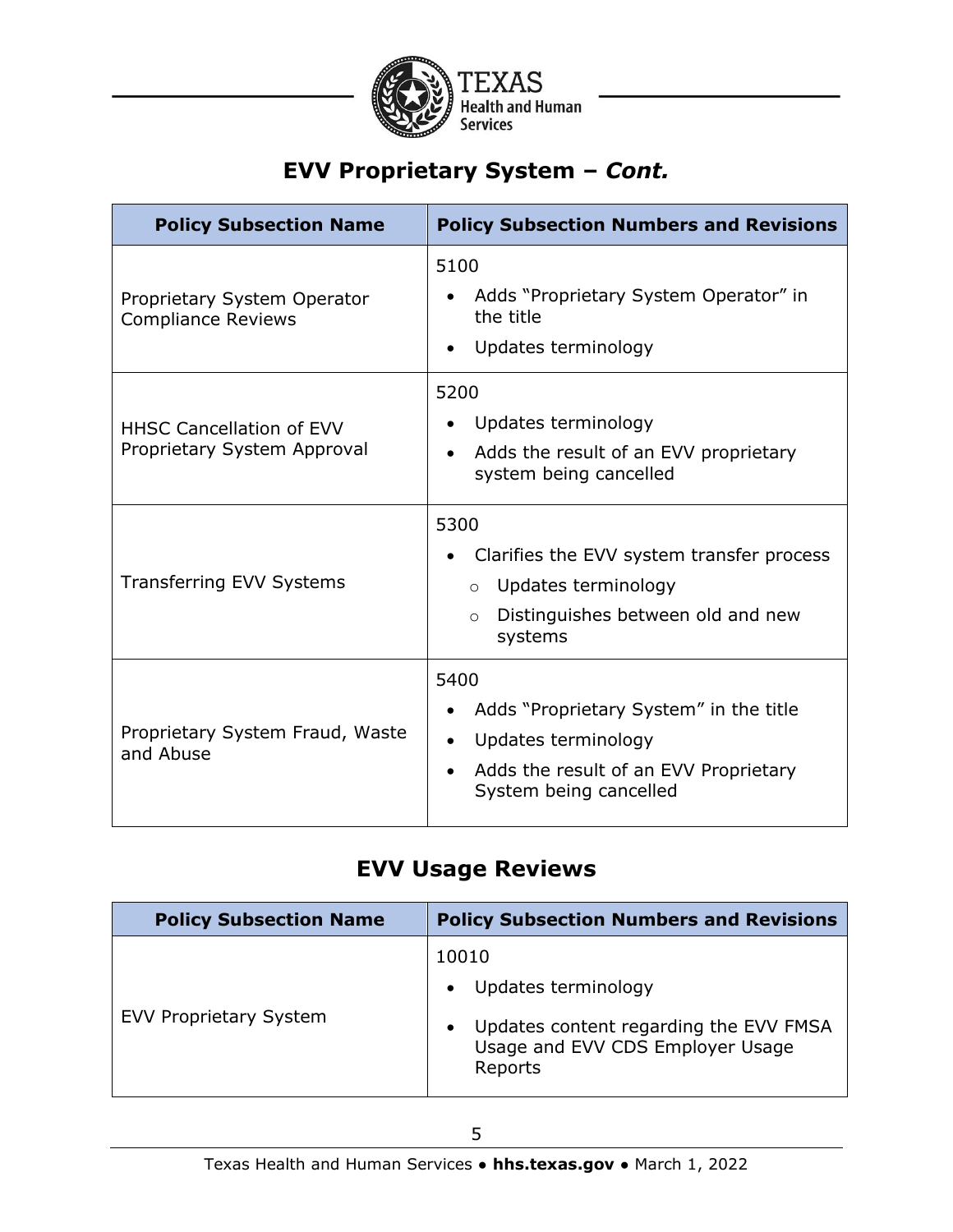

### **EVV Claims**

| <b>Policy Subsection Name</b> | <b>Policy Subsection Numbers and Revisions</b>                                                                                                                                                                   |
|-------------------------------|------------------------------------------------------------------------------------------------------------------------------------------------------------------------------------------------------------------|
| Claims Submission             | 12100<br>Updates terminology<br>$\bullet$<br>Updates content to reflect the changes<br>$\bullet$<br>made within the Home and Community-<br>based Services (HCS) and Texas Home<br>Living (TxHmL) Waiver programs |
| Claims Match Result Codes     | 12230<br>Updates content to reflect the changes<br>$\bullet$<br>made within the Home and Community-<br>based Services (HCS) and Texas Home<br>Living (TxHmL) Waiver programs                                     |

#### **Reports**

| <b>Policy Subsection Name</b>      | <b>Policy Subsection Numbers and Revisions</b>                  |
|------------------------------------|-----------------------------------------------------------------|
| Reports                            | 13000<br>Corrects formatting<br>٠                               |
| <b>EVV Portal Standard Reports</b> | 13010<br>Adds the EVV CDS Employer Usage<br>Report              |
| <b>EVV System Standard Reports</b> | 13020<br>Adds the EVV CDS Employer Usage<br>$\bullet$<br>Report |
| <b>EVV Portal Search Tools</b>     | 13040<br>Corrects TMHP's email address<br>$\bullet$             |